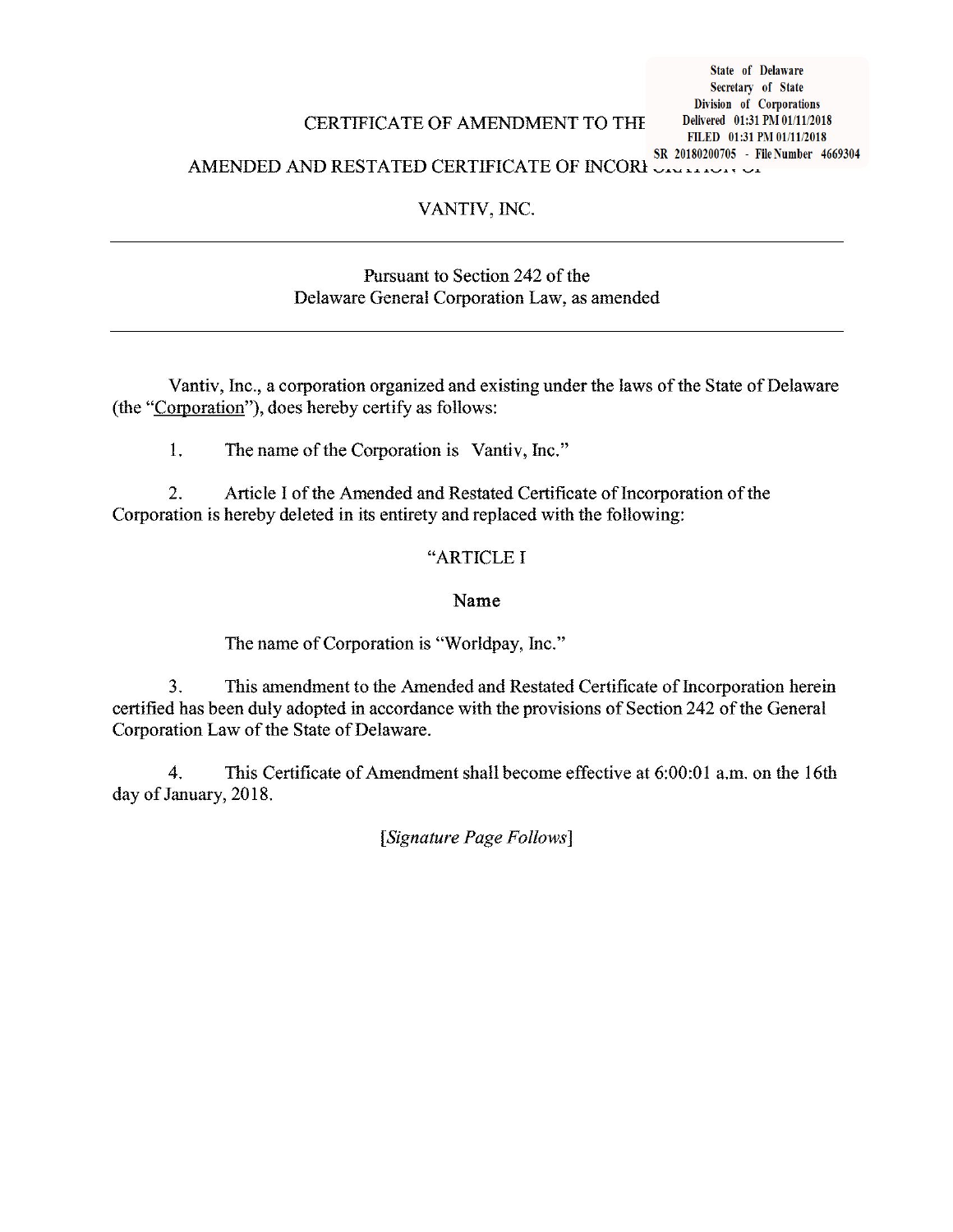IN WITNESS WHEREOF, the undersigned has caused this Certificate of Amendment to the Amended and Restated Certificate of Incorporation of the Corporation to be executed as of this 11th day of January, 2018.

 $By: z$ 

Name: Nelson F. Greene Title: Chief Legal and Corporate Services Officer and Secretary

[Signature Page to Delaware Certificate of Amendment]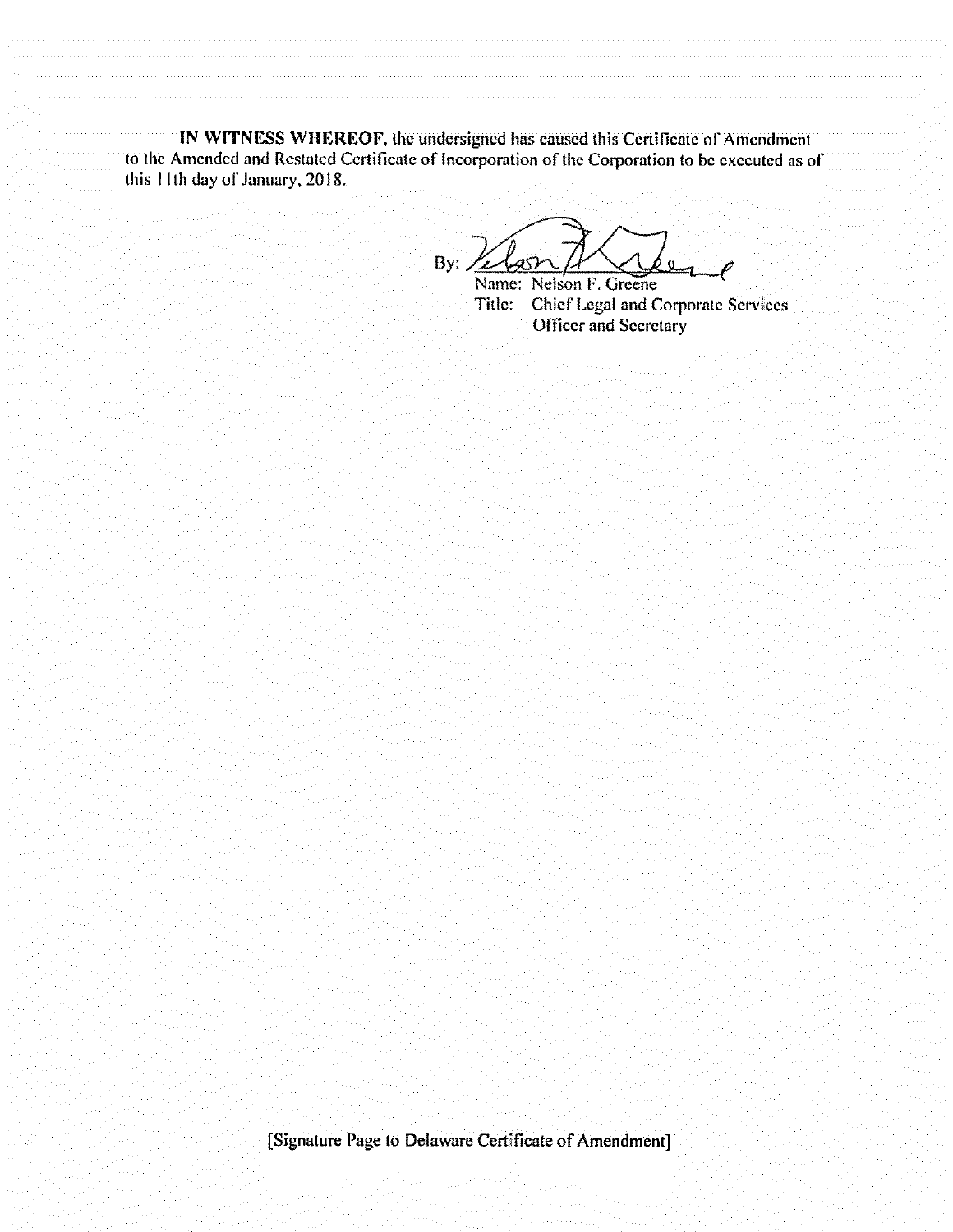## **AMENDED AND RESTATED CERTIFICATE OF INCORPORATION OF VANTIV, INC.**

(effective May 10, 2016)

### ARTICLE I

#### **Name**

The name of the Corporation is Vantiv, Inc.

## ARTICLE II

#### **Registered Address**

The address of the registered office of the Corporation in the State of Delaware is Corporation Service Company, 2711 Centerville Road, Suite 400, Wilmington, County of New Castle, State of Delaware, 19808. The name of the registered agent of the Corporation in the State of Delaware at such address is Corporation Service Company.

#### ARTICLE III

#### **Purpose**

The purpose of the Corporation is to engage in any lawful act or activity for which corporations may be organized under the General Corporation Law of the State of Delaware, as from time to time amended (the "*DGCL*"). For as long as the Exchange Agreement (as defined herein) is in effect, the Corporation shall so engage solely as a holding company.

#### ARTICLE IV

#### **Capital Stock**

Section 1. *Authorized Shares*. The total number of shares of all classes of stock which the Corporation shall have authority to issue is 1,000,000,000 shares, consisting of (i) 890,000,000 shares of Class A Common Stock, par value \$0.00001 per share (the "*Class A Common Stock*"), (ii) 100,000,000 shares of Class B Common Stock, no par value per share (the "*Class B Common Stock*" and, together with the Class A Common Stock, the "*Common Stock*"), and (iii) 10,000,000 shares of one or more series of Preferred Stock, par value \$0.00001 per share ("*Preferred Stock*").

Except as otherwise provided by law or as set forth herein, the shares of stock of the Corporation, regardless of class, may be issued by the Corporation from time to time in such amounts, for such consideration and for such corporate purposes as the Board of Directors of the Corporation (the "*Board of Directors*") may from time to time determine.

Section 2. *Reservation of Shares*. The Corporation shall at all times reserve and keep available out of its authorized but unissued Class A Common Stock such number of shares of Class A Common Stock as shall from time to time be sufficient to effect any exchanges required under the Exchange Agreement.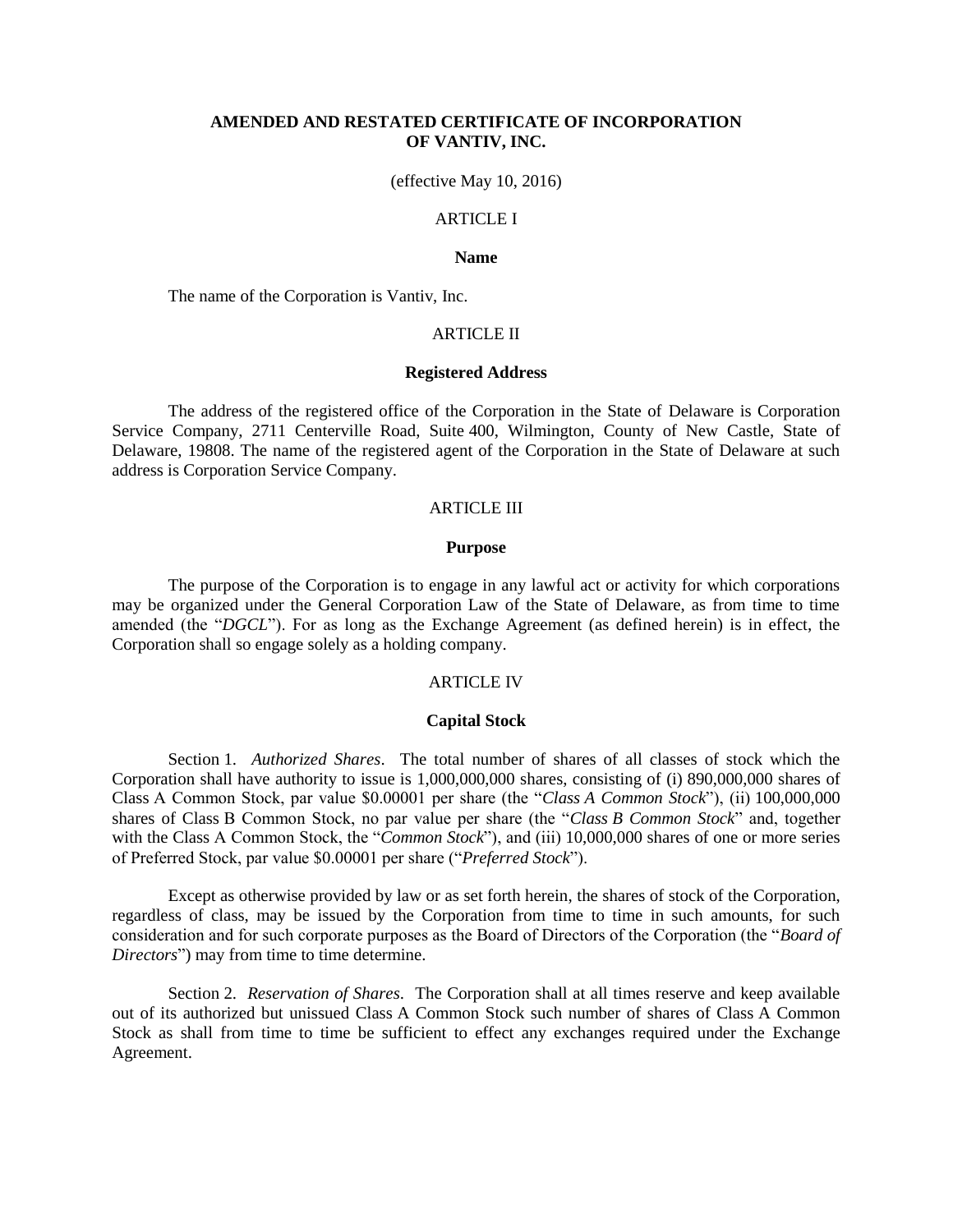Section 3. *Common Stock*.

(a) *Voting Rights*.

(1) *General*. Each share of Common Stock shall have one vote per share, except as otherwise provided for each share of Class B Common Stock with respect to the matters set forth in Section 3(e) of this Article IV. Except as otherwise provided in this Amended and Restated Certificate of Incorporation or by applicable law, the holders of shares of Class A Common Stock and Class B Common Stock shall at all times vote together as one class on all matters submitted to a vote or for the consent of the stockholders of the Corporation.

(2) *Class A Directors*. The holders of record of the shares of Class A Common Stock, exclusively and as a separate class, shall be entitled to elect that number of directors (the "*Class A Directors*") representing the number of directors not elected by the holders of record of the shares of Class B Common Stock, exclusively and as a separate class, or the holders of any Preferred Stock; *provided*, that if the number of outstanding shares of Class B Common Stock held by Fifth Third Bank and its Affiliates represents less than or equal to 9.09% of the outstanding shares of Common Stock, the holders of record of the shares of Class A Common Stock and Class B Common Stock shall be entitled to elect, voting together as a single class, that number of directors representing the number of directors not elected by the holders of any Preferred Stock.

(3) *Class B Directors*. The holders of record of the shares of Class B Common Stock, other than the Permitted Transferees of Fifth Third Bank and its Affiliates, exclusively and as a separate class, shall (i) be entitled to elect two (2) directors, so long as the number of outstanding shares of Class B Common Stock held by Fifth Third Bank and its Affiliates represents more than 18.18% of the outstanding shares of Common Stock and (ii) be entitled to elect one (1) director, so long as the number of outstanding shares of Class B Common Stock held by Fifth Third Bank and its Affiliates represents more than 9.09% of the outstanding shares of Common Stock (the "*Class B Directors*"); *provided*, that if the number of shares of Class B Common Stock held by Fifth Third Bank and its Affiliates represents less than or equal to 9.09% of the outstanding shares of Common Stock, the holders of record of the shares of Class B Common Stock shall not be entitled to elect any directors, exclusively and as a separate class.

(4) *Certain Preferred Directors*. For the purpose of paragraphs (2) and (3) above, the number of directors on the entire Board of Directors shall include any directors elected by a separate class vote of Preferred Stock other than any directors that may be elected by holders of Preferred Stock pursuant to a vested right of the holders of Preferred Stock to elect directors upon nonpayment of dividends.

(5) *Fifth Third Bank Consent Rights*. Until a Trigger Event, the Corporation shall not take any of the following actions without the prior approval of Fifth Third Bank:

(i) any Change of Control (A) prior to June 30, 2012, (B) during the period from July 1, 2012 until June 30, 2013 that implies an Equity Value of the Corporation, Vantiv Holding and the Subsidiaries of less than \$2.3 billion, (C) during the period from July 1, 2013 until June 30, 2014 that implies an Equity Value of the Corporation, Vantiv Holding and the Subsidiaries of less than \$2.5 billion, or (y) at any time after June 30, 2012 if Vantiv Holding's LTM EBITDA is less than \$335,000,000;

(ii) any material modification of or amendment to any of the material terms and conditions of the Management Equity Incentive Plan by the Corporation to the extent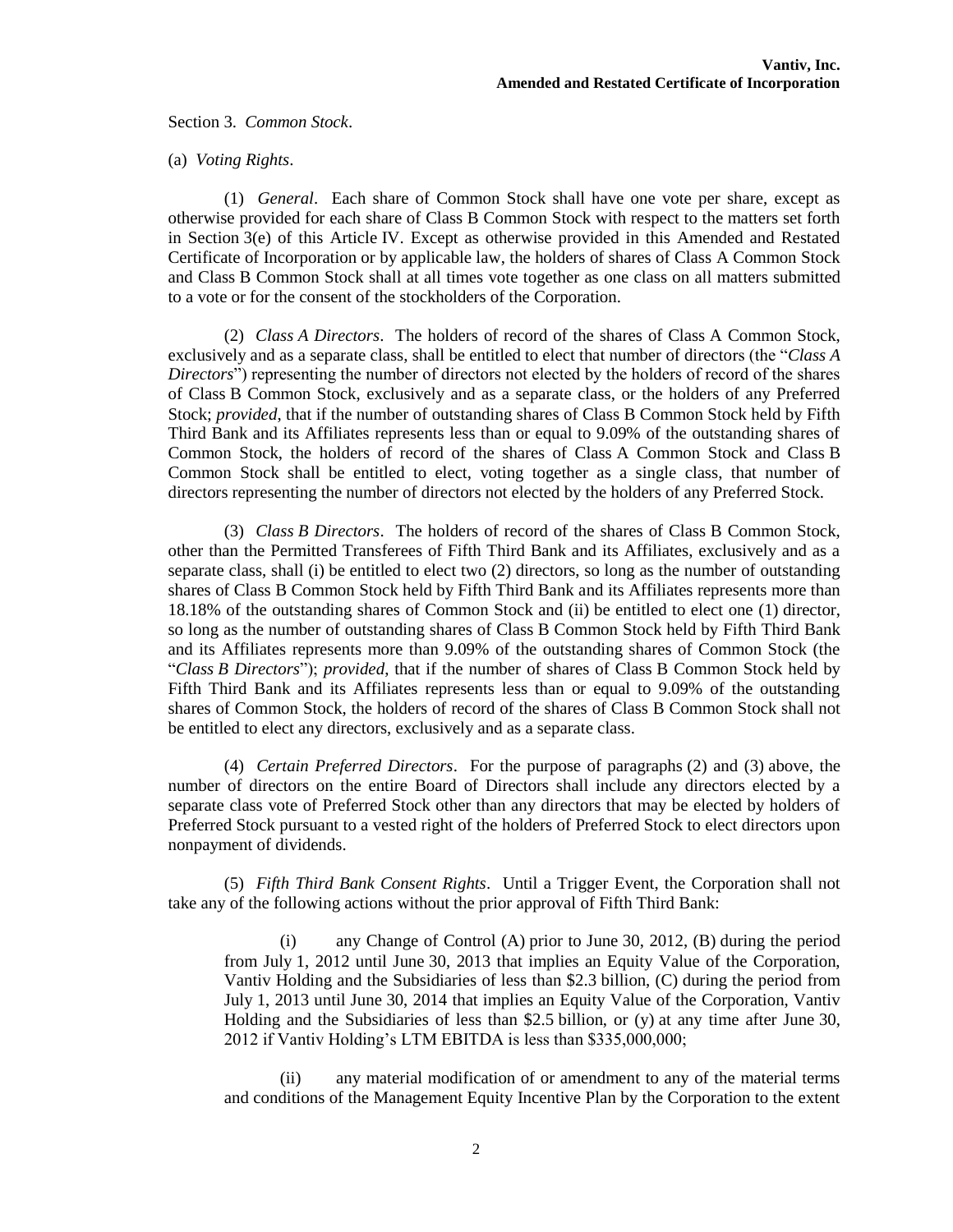required to be submitted to stockholders for approval pursuant to any applicable national stock exchange listing standards;

(iii) the issuance by the Corporation of New Securities constituting more than twenty percent (20%) of the total outstanding Common Stock (excluding issuances made in connection with the exercise of the Warrant, the Management Equity Incentive Plan and the Vantiv, Inc. 2012 Equity Incentive Plan, as amended from time to time (other than to increase the number of shares authorized for issuance thereunder, unless Fifth Third Bank consents (solely for purposes of this *clause (iii)* to such increase)) to the extent required to be submitted to stockholders for approval pursuant to any applicable national stock exchange listing standards; *provided*, *however*, that no consent shall be necessary at any time after June 30, 2012 if the Corporation's LTM EBITDA is less than \$335,000,000; and *provided*, *further*, that nothing herein shall limit any prohibition on issuances set forth in the Exchange Agreement; or

(iv) the incurrence of indebtedness for borrowed money by the Corporation and its Subsidiaries that, immediately following such incurrence, results in a Leverage Ratio equal to or exceeding 5 to 1.

(b) *Dividends*. Subject to the preferences applicable to any series of the Preferred Stock, if any, outstanding at any time, (i) the holders of Class A Common Stock shall be entitled to share, on a per share basis, in such dividends and other distributions of cash, property or shares of stock of the Corporation as may be declared by the Board of Directors from time to time with respect to the Common Stock out of assets or funds of the Corporation legally available therefor; *provided*, however, that in the event that such dividend is paid in the form of shares of Common Stock or rights to acquire Common Stock, the holders of Class A Common Stock shall receive Class A Common Stock or rights to acquire Class A Common Stock, as the case may be, and (ii) the holders of the Class B Common Stock shall not be entitled to share in any such dividends or other distributions.

(c) *Liquidation*. Subject to the preferences applicable to any series of the Preferred Stock, if any outstanding at any time, in the event of the voluntary or involuntary liquidation, dissolution, distribution of assets or winding up of the Corporation, (i) the holders of Class A Common Stock shall be entitled to share, on a per share basis, all assets of the Corporation of whatever kind available for distribution to the holders of Common Stock; and (ii) the holders of the Class B Common Stock shall not be entitled to receive any portion of such assets in respect of their shares of Class B Common Stock.

(d) *Subdivision or Combination*. If the Corporation in any manner subdivides or combines by any split, dividend, reclassification, recapitalization or otherwise, or combines by reverse split, reclassification, recapitalization or otherwise, the outstanding shares of one class of Common Stock, the outstanding shares of the other class of Common Stock will be subdivided or combined in the same manner.

(e) *Class B Common Stock*.

(1) *Permissible Holder*. Shares of Class B Common Stock or Class B Units of Vantiv Holding may only be issued to and held by Fifth Third Bank and its Affiliates and their Permitted Transferees.

(2) *Voting*. Each share of Class B Common Stock shall have the following number of votes per share: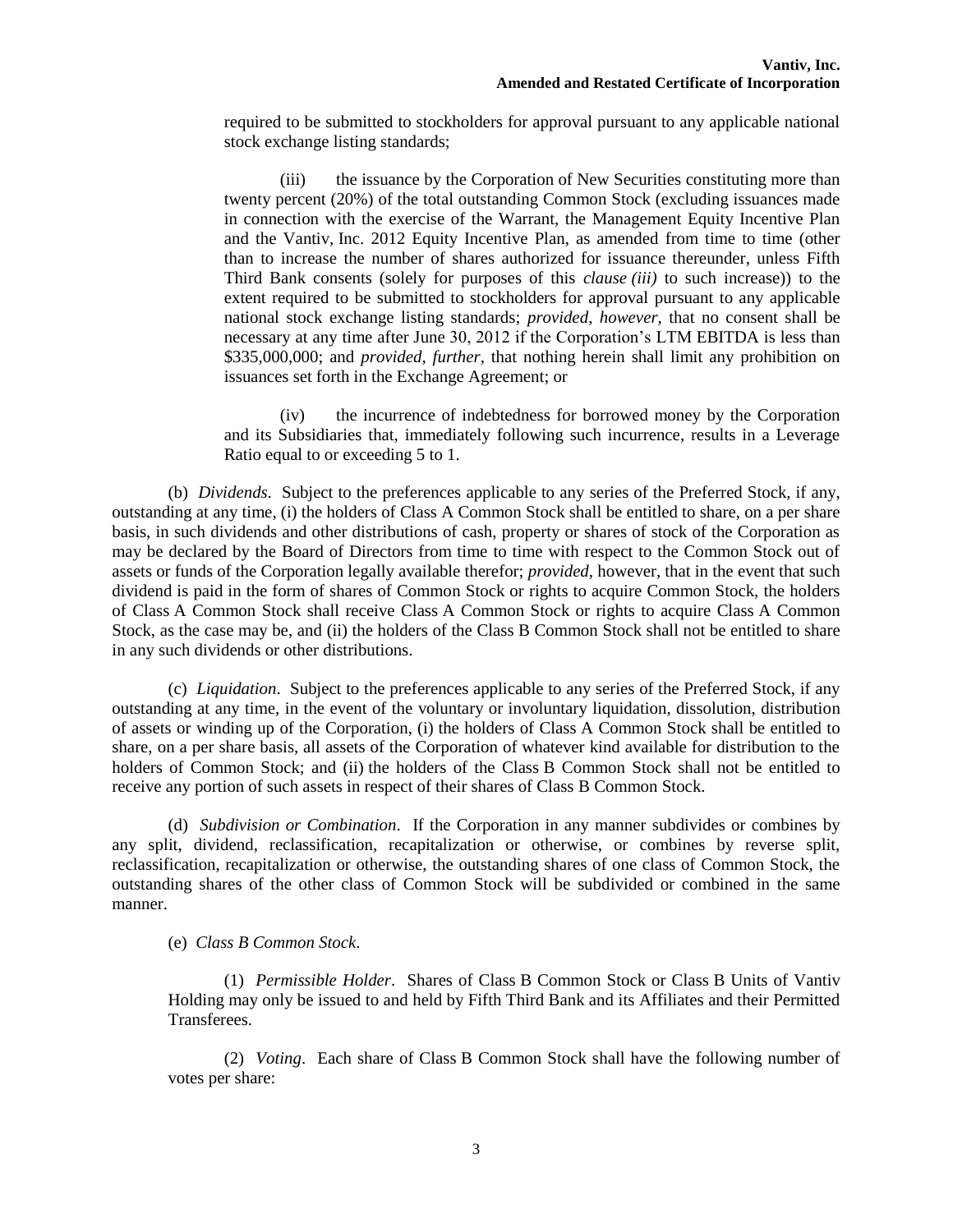(i) If the total number of shares of Common Stock held by the holders of shares of Class B Common Stock is greater than 18.5% of the sum of (A) the total number of shares of voting Common Stock then outstanding and (B) the number of votes to which any then-outstanding shares of Preferred Stock are entitled when voting together with the holders of Class A Common Stock as a single class:

$$
\frac{(A_1 \div 0.815) - (A_0)}{B_0}
$$

rounded down to the nearest ten-thousandth, but not less than zero votes per share, where

 $A_0$  = number of shares of Class A Common Stock outstanding (plus the number of votes to which any then-outstanding shares of Preferred Stock are entitled when voting together with the holders of Class A Common Stock as a single class)

 $A_1$  = number of shares of Class A Common Stock outstanding (plus the number of votes to which any then-outstanding shares of Preferred Stock are entitled when voting together with the holders of Class A Common Stock as a single class) *not held* by the holders of Class B Common Stock

 $\mathbf{B}_0$  = number of shares of Class B Common Stock outstanding;

(ii) If the total number of shares of Common Stock held by the holders of shares of Class B Common Stock is equal to or less than 18.5% of the total number of shares of voting Common Stock then outstanding (plus any then-outstanding shares of Preferred Stock entitled to vote together with the holders of Class A Common Stock as a single class): **1 vote per share**; or

(iii) In connection with any vote regarding a Change of Control, notwithstanding clauses (1) and (2) above, **1 vote per share**.

(3) *Issuance, Cancellation and Transfer of Class B Common Stock*. At any time Vantiv Holding issues a Class B Unit, the Corporation shall issue a share of Class B Common Stock to the recipient of such Class B Unit. Upon the conversion or cancellation of any Class B Unit pursuant to the Exchange Agreement or the LLC Agreement, the corresponding share of Class B Common Stock automatically shall be cancelled without any action on the part of any Person, including the Corporation. Any such cancelled shares of Class B Common Stock shall be deemed no longer outstanding, and all rights with respect to such shares shall automatically cease and terminate. The Corporation may only issue shares of Class B Common Stock to Fifth Third Bank and its Affiliates and the permitted transferees of any of Fifth Third Bank or its Affiliates' Class B Units or, to the extent there is a distribution of Class B Units on any of the other units of Vantiv Holding, to holders of Class C Non-Voting Units of Vantiv Holding in accordance with the LLC Agreement and the Exchange Agreement (each such transferee, a "*Permitted Transferee*"). Vantiv Holding may only issue Class B Units of Vantiv Holding to Fifth Third Bank and its Affiliates and their Permitted Transferees. Shares of Class B Common Stock may only be transferred by Fifth Third Bank or its Affiliates or their transferees to a Person other than the Corporation if an equal number of Class B Units of Vantiv Holding are simultaneously transferred to the transferee. The Corporation shall take all actions necessary so that for as long as the Class B Common Stock is outstanding the number of shares of Class B Commons Stock outstanding equals the number of Class B Units of Vantiv Holding outstanding.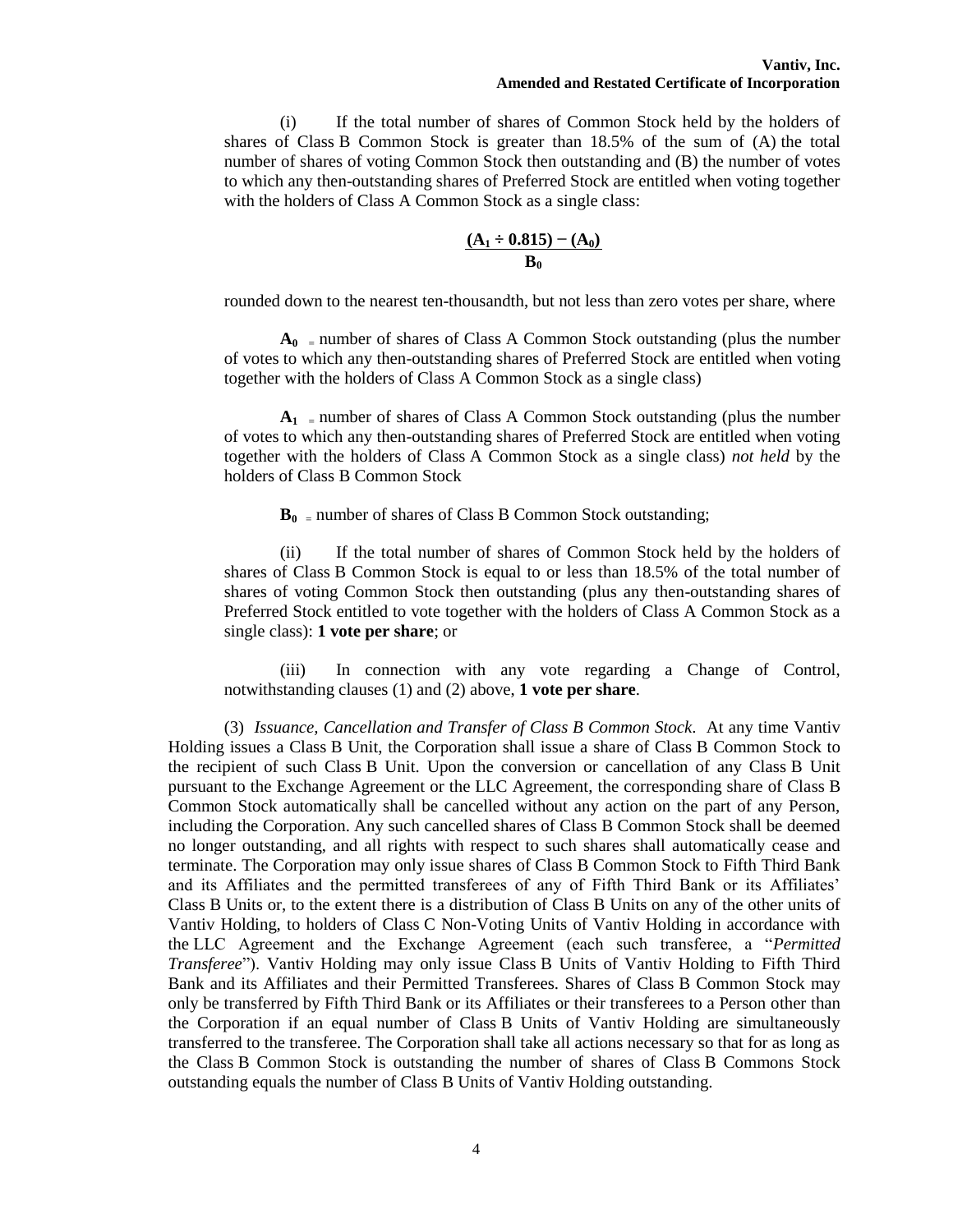(4) *Capital Structure of the Corporation and Holding*. The Corporation shall, and shall cause Vantiv Holding to, take all actions necessary so that for as long as the Class B Common Stock is outstanding the number of Class A Units of Vantiv Holding outstanding equals the number of shares of Class A Common Stock outstanding. The Corporation shall take all such other actions as may be reasonably necessary or advisable to give effect to the intended substantive economic results of the provisions of this Amended and Restated Certificate of Incorporation, the Exchange Agreement and the LLC Agreement.

(5) *Automatic Amendment to Article IV*. At any time when there are no longer any shares of Class B Common Stock outstanding, this Amended and Restated Certificate of Incorporation automatically shall be deemed amended to delete Sections  $3(a)(3)$  and  $3(e)$  of Article IV in their entirety.

(6) *Ownership Limitations*. No Person that holds Class B Common Stock nor any of its Affiliates shall take any action that would cause such stockholder or any of its Affiliates to own, after application of the of the constructive ownership rules under Section 267 or 1563(e) of the Internal Revenue Code of 1986, as amended (the "*Code*"), at any time, (x) more than 18.5% of the issued and outstanding Class A Common Stock or (y) Class A Common Stock, Class B Common Stock or other capital stock representing in the aggregate more than 18.5% of the value or voting power (for the avoidance of doubt, not including the Class B Units) in the election of directors of the Corporation of all issued and outstanding capital stock of the Corporation, except in connection with a Change of Control.

#### Section 4. *Preferred Stock*.

(a) Subject to Section 4(c) of this Article IV, shares of Preferred Stock may be issued from time to time in one or more series of any number of shares as may be determined from time to time by the Board of Directors; *provided*, that the aggregate number of shares issued and not cancelled of any and all such series shall not exceed the total number of shares of Preferred Stock authorized by this Amended and Restated Certificate of Incorporation. Each series of Preferred Stock shall be distinctly designated. The voting powers, if any, of each such series and the preferences and relative, participating, optional and other special rights of each such series and the qualifications, limitations and restrictions thereof, if any, may differ from those of any and all other series at any time outstanding; and the Board of Directors is hereby expressly granted authority to fix, in the resolution or resolutions providing for the issue of a particular series of Preferred Stock, the voting powers, if any, of each such series and the designations, preferences and relative, participating, optional and other special rights of each such series and the qualifications, limitations and restrictions thereof to the full extent now or hereafter permitted by this Amended and Restated Certificate of Incorporation and the laws of the State of Delaware. Shares of Preferred Stock, regardless of series, that are converted into other securities or other consideration or otherwise acquired by the Corporation shall be retired and cancelled, and the Corporation shall take all such actions as are necessary to cause such shares to have the status of authorized but unissued shares of Preferred Stock, without designation as to series, and the Corporation shall have the right to reissue such shares.

(b) Subject to the provisions of applicable law or of the Bylaws of the Corporation with respect to the closing of the transfer books or the fixing of a record date for the determination of stockholders entitled to vote, and except as otherwise provided by law or by the resolution or resolutions providing for the issue of any series of Preferred Stock, the holders of outstanding shares of Common Stock shall exclusively possess the voting power for the election of directors and for all other purposes.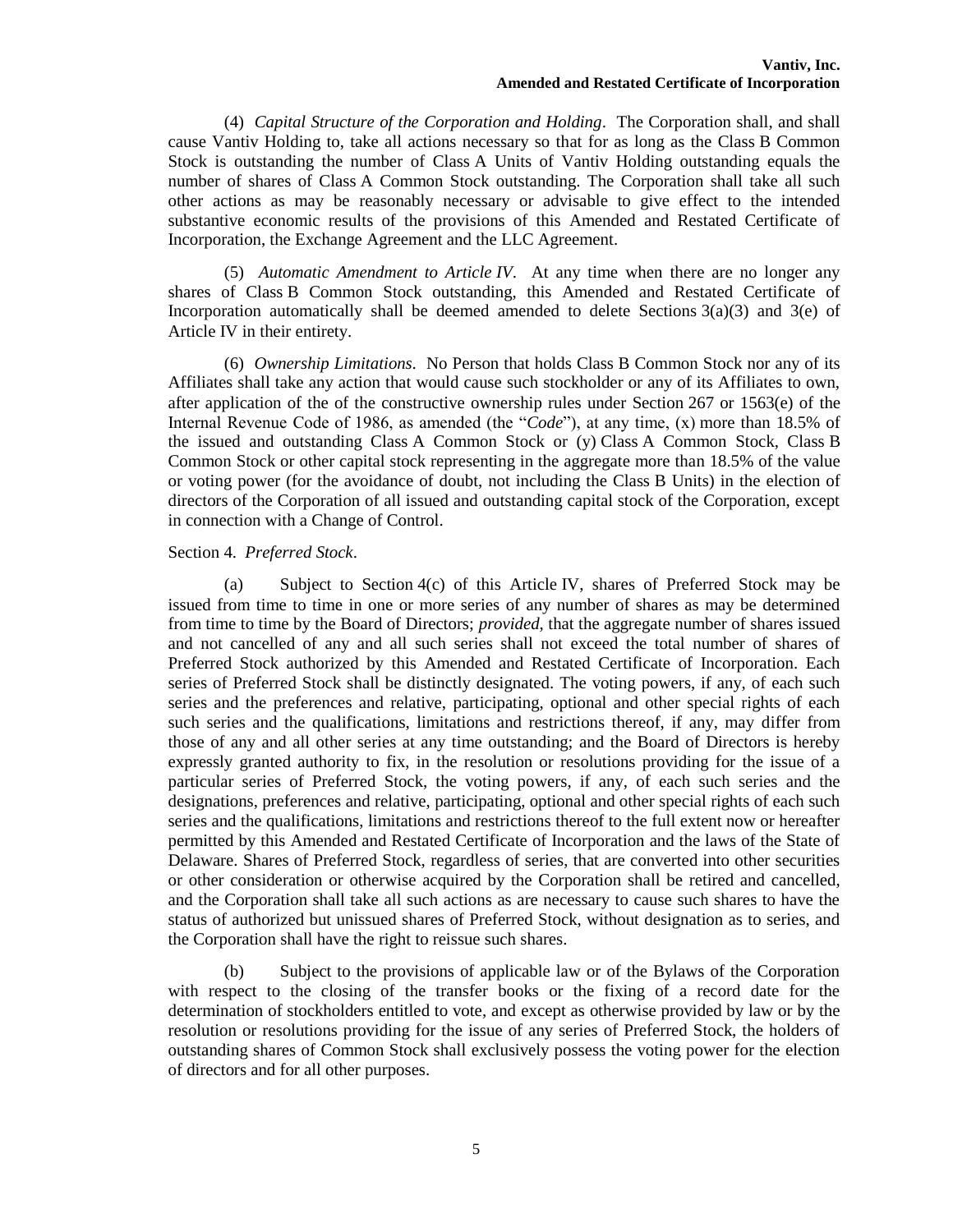(c) The Corporation shall not issue any shares of Preferred Stock to the extent such issuance would deprive the holders of Class B Common Stock of their economic and voting rights hereunder and under the LLC Agreement, including any issuance of Preferred Stock that has a separate class vote, other than (i) a separate right to designate or elect a director, or (ii) to the extent necessary to comply with any applicable national stock exchange listing standards related to the non-payment of dividends. For the avoidance of doubt, (i) the *pro rata* dilution of economic interests in the Corporation through the issuance of Preferred Stock shall not be deemed alone to deprive any holder of Class B Common Stock of its economic rights hereunder or under the LLC Agreement and (ii) the pro rata dilution of voting interests in the Corporation through the issuance of Preferred Stock that votes with the Class A Common Stock (and not alone as a separate class, except to the extent necessary to comply with any applicable national stock exchange listing standards related to the non-payment of dividends) shall not be deemed alone to deprive any holder of Class B Common Stock of its voting rights hereunder or under the LLC Agreement.

#### ARTICLE V

#### **Amendments and Certain Agreements**

Section 1. *Bylaws*. In furtherance and not in limitation of the powers conferred by law, subject to any limitations contained elsewhere in this Amended and Restated Certificate of Incorporation and in the Bylaws of the Corporation may be adopted, amended or repealed by a majority of the Board of Directors, but any Bylaws adopted by the Board of Directors may be amended or repealed by the affirmative vote of the holders of at least  $66^2/3\%$  of the voting power of the outstanding shares of Common Stock; *provided*, *however*, that no provision of the Bylaws of the Corporation may be adopted, amended or repealed which shall interpret or qualify, or impair or impede the implementation of any provision of this Amended and Restated Certificate of Incorporation or which is otherwise inconsistent with the provisions of this Amended and Restated Certificate of Incorporation. Any inconsistency between the Bylaws of the Corporation and this Amended and Restated Certificate of Incorporation shall be construed in favor of this Amended and Restated Certificate of Incorporation.

Section 2. *Certificate of Incorporation*. Notwithstanding anything to the contrary contained in this Amended and Restated Certificate of Incorporation, and notwithstanding that a lesser percentage may be permitted from time to time by applicable law, no provision of Articles IV, V, VI or VII may be altered, amended or repealed in any respect, nor may any provision or bylaw inconsistent therewith be adopted, unless in addition to any other vote required by this Amended and Restated Certificate of Incorporation or otherwise required by law, the affirmative vote of the holders of at least  $66^2/3\%$  of the voting power of the outstanding shares of Common Stock is obtained. For so long as Fifth Third Bank or any of its Affiliates holds any Class B Common Stock (i) no amendment to Article III, Article IV (other than with respect to an increased in the authorized number of shares of Common Stock or in connection with the authorization (including pursuant to a certificate of designations) of Preferred Stock that the Corporation is permitted to authorize under this Amended and Restated Certificate), this sentence of Section 2, or Section 3 or Section 4 of Article V, Article VI (to the extent related solely to the Class B Common Stock) and Article XI and any related definitions in Article XII, (such amendments presumed to adversely affect the rights of the holders of Class B Common Stock) shall be made without the consent of the holders of a majority of the Class B Common Stock (which majority shall include Fifth Third Bank), and (ii) no other amendment to this Amended and Restated Certificate shall be permitted that adversely affects the rights of Fifth Third Bank and its Affiliates as a holder of Class B Common Stock hereunder in a manner that is disproportionate relative to the holders of Class A Common Stock hereunder without the consent of the holders of a majority of the Class B Common Stock (which majority shall include Fifth Third Bank).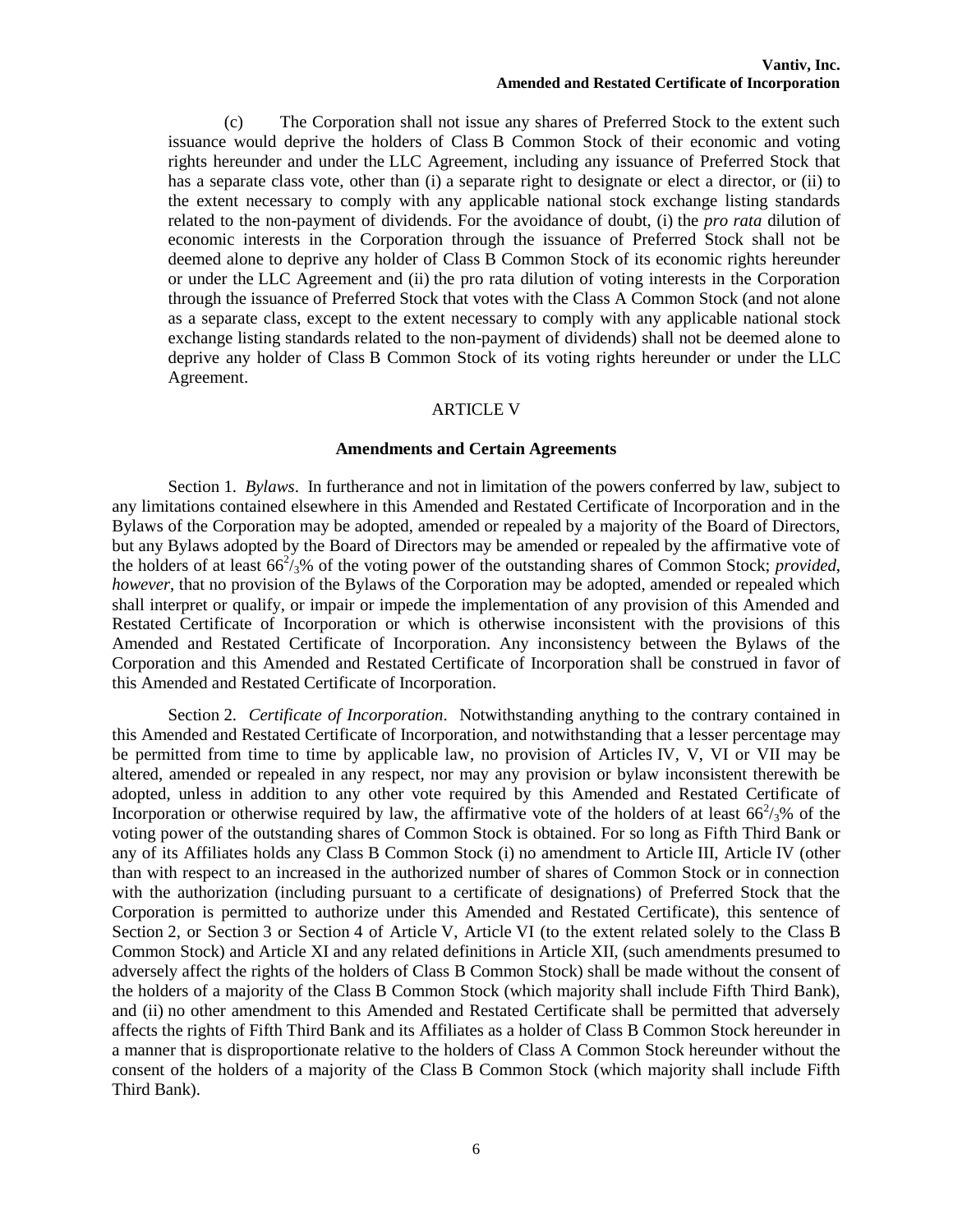Section 3. *Exchange Agreement and Warrant*. The Corporation shall not and shall ensure that its Subsidiaries do not, by amendment of this Amended and Restated Certificate of Incorporation, Bylaws or other governing documents of the Corporation or any of its Subsidiaries, or through a reorganization, transfer of assets, consolidation, merger, dissolution, issue, or sale of securities of the Corporation or any of its Subsidiaries, or any other voluntary action or failure to take any action of any kind, avoid or seek to avoid the observance or performance of any of the terms to be observed or performed by the Corporation or Vantiv Holding under the Exchange Agreement or the LLC Agreement or by Vantiv Holding under the Warrant. The Corporation shall take all such actions as are necessary to cause the Exchange Agreement to be implemented in accordance with its terms.

Section 4. *LLC Agreement*. The Corporation shall take all such actions as are necessary to cause the LLC Agreement to be implemented in accordance with its terms.

## ARTICLE VI

#### **Board of Directors**

Section 1.Directors.

(a) The Board of Directors shall consist of not less than seven (7) directors nor more than thirteen (13) directors; *provided*, that for so long as the holders of Class B Common Stock are entitled to elect two (2) Class B Directors in accordance with Section 3 of Article IV the Board of Directors shall consist of not less than eleven (11) directors. The exact number of directors of the Corporation shall be fixed from time to time exclusively by the Board of Directors pursuant to resolution adopted by a majority of the directors then in office.

(b) *Election of Directors*. The directors shall be divided into three classes, designated as Class I, Class II and Class III. Class I shall initially consist of four (4) directors, each of which shall initially be Class A Directors. Class II shall initially consist of three (3) directors, two of which shall initially be Class A Directors and one of which shall initially be a Class B Director. Class III shall initially consist of four (4) directors, three of which shall initially be Class A Directors and one of which shall initially be a Class B Director. The composition of each class of directors shall be subject to any increase or decrease in the number of Class B Directors pursuant to Section  $3(a)(3)$  of Article IV. Notwithstanding anything to the contrary herein, in the event of a decrease in the number of Class B Directors pursuant to Section  $3(a)(3)$  of Article IV, the holders of the Class B Common Stock, other than the Permitted Transferees of Fifth Third Bank and its Affiliates, shall cause the appropriate number of Class B Directors representing such decrease to resign from the Board of Directors immediately. Each initial director in Class I shall hold office for a term that expires at the first annual meeting of stockholders conducted after March 21, 2012; each initial director in Class II shall hold office for a term that expires at the second annual meeting of stockholders conducted after March 21, 2012; and each initial director in Class III shall hold office for a term that expires at the third annual meeting of stockholders conducted after March 21, 2012. At each annual meeting of stockholders, successors to the class of directors whose term expires at that annual meeting of stockholders shall be elected for a three-year term by the stockholders as provided in this Section 1. Any additional director of any class elected by the Board of Directors to fill a vacancy resulting from the death, resignation or removal of any Director, or from an increase in the number of Directors, shall hold office for the remaining term for such class. In no case shall a decrease in the number of directors for a class shorten the term of an incumbent director, except to the extent required to not exceed the 18.5% limitation set forth in Section 3(a)(3) of Article IV. A director shall hold office until the annual meeting of stockholders for the year in which such director's term expires and until his or her successor shall be elected and qualified, subject, however, to prior death, resignation, retirement or removal from office. Each Class A Director shall be elected by the affirmative vote of the holders of a plurality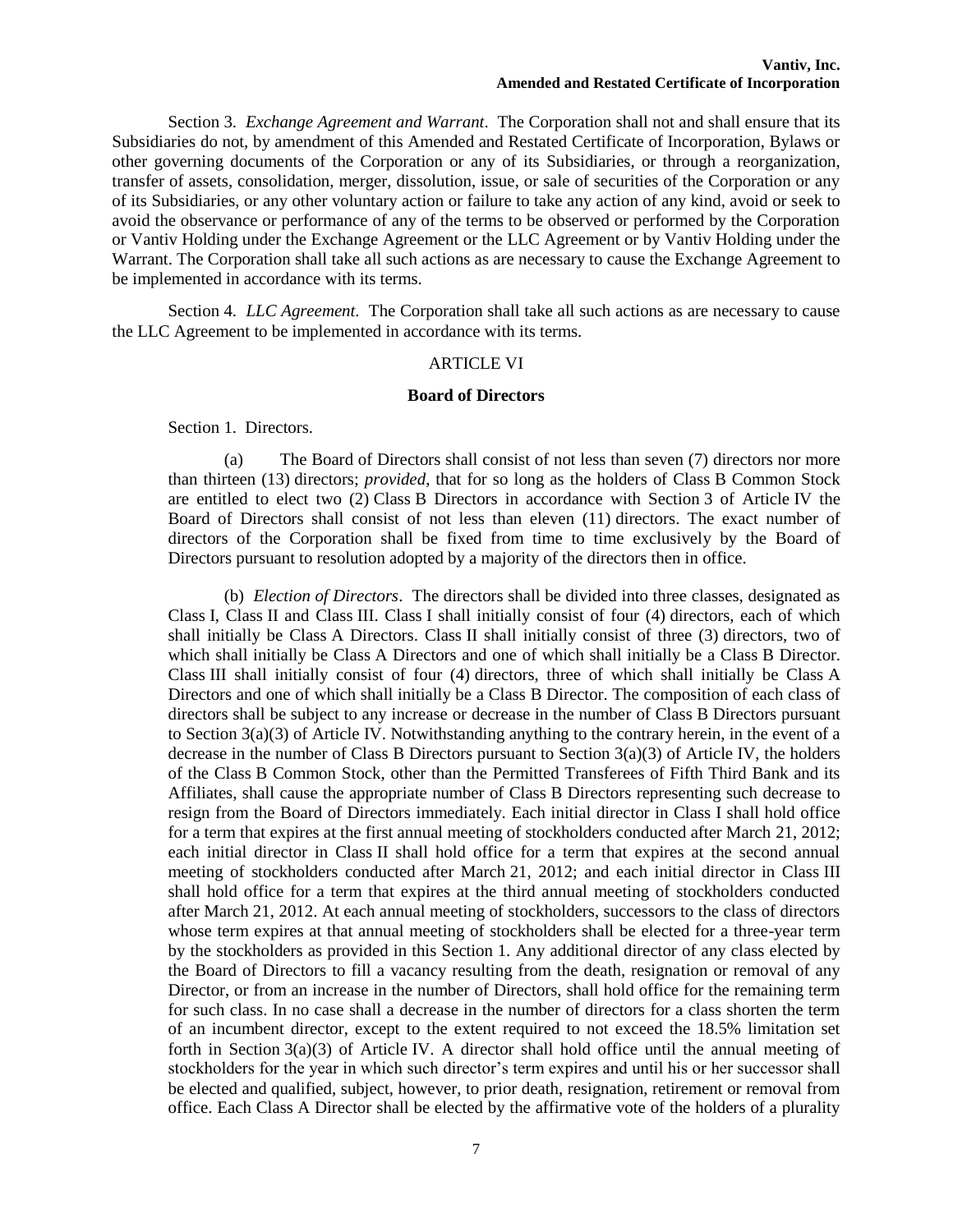of the shares represented at the meeting of stockholders at which the director stands for election and entitled to elect such director pursuant to Section 3(a)(2) of this Article IV. Each Class B Director shall be elected by the affirmative vote of the holders of a majority of the shares of Class B Common Stock outstanding (other than the Permitted Transferees of held by Fifth Third Bank and its Affiliates).

(c)Election of directors need not be conducted by written ballot.

Section 2. *Vacancies*. Any vacancies in the Class A Directors for any reason, and any Class A directorships resulting from any increase in the number of directors, may be filled only by the Class A Directors (and not by the stockholders), acting by the affirmative vote of a majority of the remaining Class A Directors, although less than a quorum, or by a sole remaining Class A Director. Any vacancies in the Class B Directors for any reason, and any Class B directorships resulting from any increase in the number of directors, may be filled only by the Class B Directors (and not by the stockholders), acting by the affirmative vote of a majority of the remaining Class B Directors, although less than a quorum, or by a sole remaining Class B Director. Any directors so chosen shall hold office for the remaining term for such class subject, however, to prior death, resignation, retirement or removal from office. No decrease in the number of directors shall shorten the term of any incumbent director, except to the extent required to not exceed the 18.5% limitation set forth in Section 3(a)(3) of Article IV.

Section 3. *Preferred Stock*. Notwithstanding Sections 1 and 2 of this Article VI, but subject to Section 4(c) of Article IV, whenever the holders of any one or more classes or series of Preferred Stock shall have the right, voting separately by class or series, to elect one or more directors at an annual or special meeting of stockholders, the election, terms of office, filling of vacancies, removal of directors and other features of the directorships shall be governed by the terms of this Amended and Restated Certificate of Incorporation or in any resolution or resolutions adopted by the Board of Directors providing for the issuance of any class or series of Preferred Stock.

Section 4. *Nominations*. Advance notice of nominations for the election of directors, other than by the Board of Directors or a duly authorized committee thereof or any authorized officer of the Corporation to whom the Board of Directors or such committee shall have delegated such authority, and information concerning nominees, shall be given in the manner provided in the Bylaws of the Corporation.

Section 5. *Removal*. Notwithstanding any other provisions of this Amended and Restated Certificate of Incorporation or the Bylaws of the Corporation (and notwithstanding the fact that some lesser percentage may be specified by law, this Amended and Restated Certificate of Incorporation or the Bylaws of the Corporation), (a) no Class A Director may be removed during his or her term, except that any Class A Director may be removed from office for cause by the affirmative vote of the holders of outstanding shares of Class A Common Stock cast at a meeting of stockholders called for that purpose, the notice for which states that the purpose or one of the purposes of the meeting is the removal of such director, and constituting a majority of such shares entitled to vote; (b) any Class B Director may be removed from office with or without cause by the affirmative vote of the holders of outstanding shares of Class B Common Stock held by other than the Permitted Transferees of Fifth Third Bank and its Affiliates without a meeting, and (c) except as otherwise required by law, whenever the holders of any one or more series of Preferred Stock shall have the right, voting separately as a class, to elect one or more directors of the Corporation, any director may be removed from office with or without cause by the affirmative vote of a majority of the holders of outstanding shares of Preferred Stock. For purposes of this Section 5 of Article VI, "cause" shall mean, with respect to any director, (i) the willful failure by such director to perform, or the gross negligence of such director in performing, the duties of a director, (ii) the engaging by such director in willful or serious misconduct that is injurious to the Corporation or (iii) the conviction of such director of, or the entering by such director of a plea of *nolo contendere* to, a crime that constitutes a felony.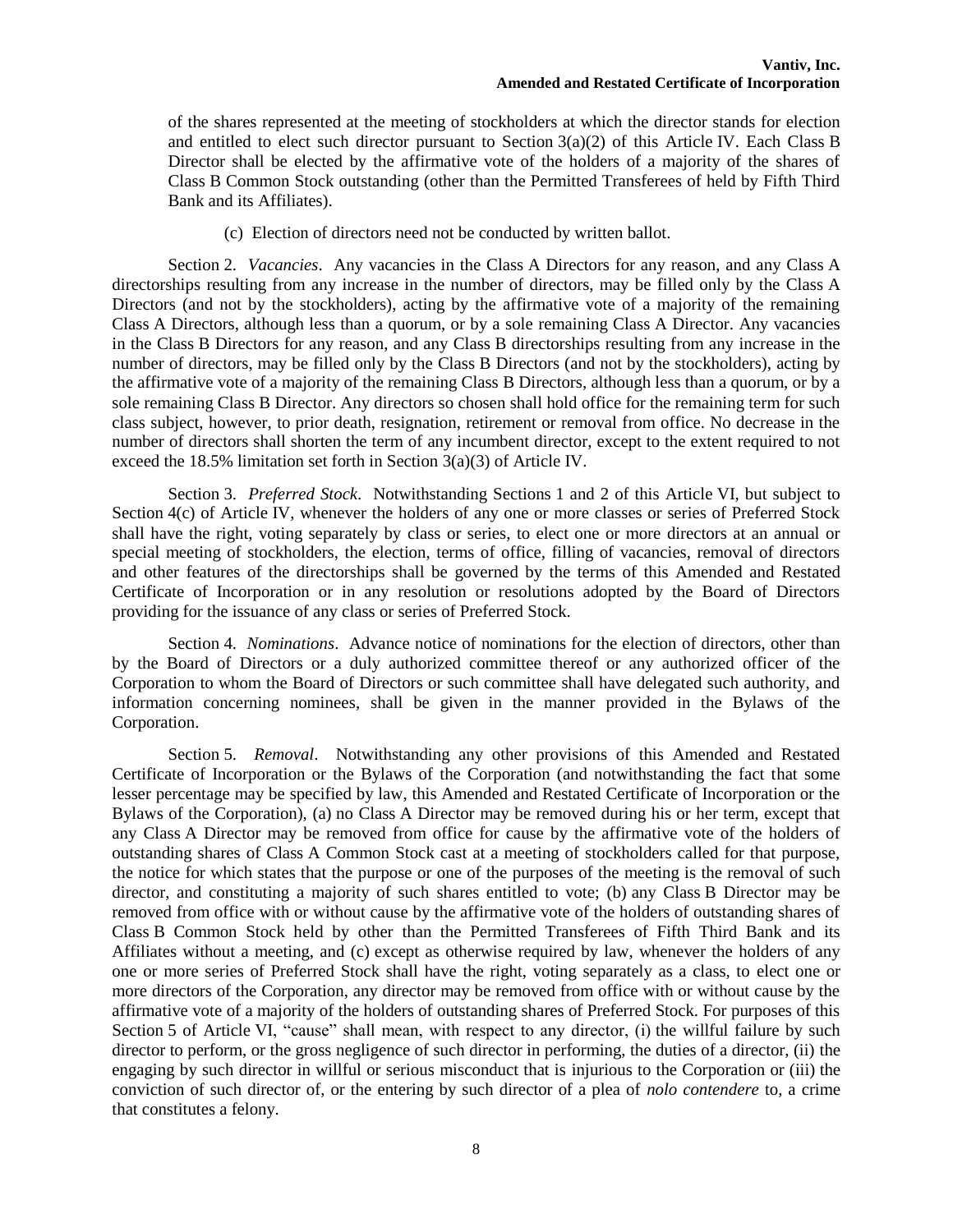#### **Vantiv, Inc. Amended and Restated Certificate of Incorporation**

Section 6. *Exculpation and Indemnification*. To the fullest extent permitted by the DGCL as the same exists or as may hereafter be amended, a director of the Corporation shall not be personally liable either to the Corporation or to any stockholder for monetary damages for breach of fiduciary duty as a director, except (i) for any breach of the director's duty of loyalty to the Corporation or its stockholders, (ii) for acts or omissions which are not in good faith or which involve intentional misconduct or knowing violation of law, (iii) for any matter in respect of which such director shall be liable under Section 174 of the DGCL or any amendment thereto or successor provision thereto, or (iv) for any transaction from which the director shall have derived an improper personal benefit. If the DGCL is amended to eliminate or further limit the liability of directors, then the liability of a director of the Corporation, in addition to the limitation on personal liability provided herein, shall be limited to the fullest extent permitted by the DGCL. The Corporation may (by bylaw, resolution, agreement or otherwise) indemnify to the fullest extent permitted by law any person made or threatened to be made a party to an action or proceeding, whether criminal, civil, administrative or investigative, by reason of the fact that he, she, his or her testator or intestate is or was a director, officer, employee or agent of the Corporation or any predecessor to the Corporation or serves or served at any other enterprise as a director, officer, employee or agent at the request of the Corporation or any predecessor to the Corporation. Neither amendment nor repeal of this Section 6 of Article VI nor the adoption of any provision of this Amended and Restated Certificate of Incorporation of the Corporation inconsistent with this Section 6 of Article VI shall eliminate or reduce the effect of this paragraph in respect of any matter occurring, or any cause of action, suit or claim that, but for this Section 6 of Article VI, would accrue or arise, prior to such amendment, repeal or adoption of an inconsistent provision.

#### ARTICLE VII

## **Actions of the Stockholders**

Any action required or permitted to be taken by the stockholders of the Corporation may be effected at a duly called annual or special meeting of the stockholders of the Corporation or by the stockholders by a written resolution in lieu of a meeting signed by stockholders representing the number of affirmative votes required for such action at a meeting; *provided* that, on or after the date upon which (i) investment funds managed by Advent International Corporation and (ii) Fifth Third Bank, collectively with their respective successors and Affiliates, cease to beneficially own (directly or indirectly) more than 50% of the outstanding shares of the Common Stock (calculated on a combined basis so that the ownership interests of such Persons in the Corporation shall be aggregated with the ownership interest of such Persons in Vantiv Holding or any Subsidiary), any action required or permitted to be taken by the stockholders of the Corporation may be effected only at a duly-called annual or special meeting of stockholders of the Corporation and may not be effected by any consent in writing by such stockholders. For purposes of this Article VII, (i) "Affiliate" means, with respect to any Person, any other Person that controls, is controlled by, or is under common control with such Person; the term "control," as used in this definition, means the power to direct or cause the direction of the management and policies of such Person, directly or indirectly, whether through the ownership of voting securities, by contract or otherwise, and "controlled" and "controlling" have meanings correlative to the foregoing, (ii) "Person" means an individual, any general partnership, limited partnership, limited liability company, corporation, trust, business trust, joint stock company, joint venture, unincorporated association, cooperative or association or any other legal entity or organization of whatever nature, and shall include any successor (by merger or otherwise) of such entity and (iii) "beneficial ownership" shall be determined in accordance with Rule 13d-3 promulgated under the Securities Exchange Act of 1934, as amended.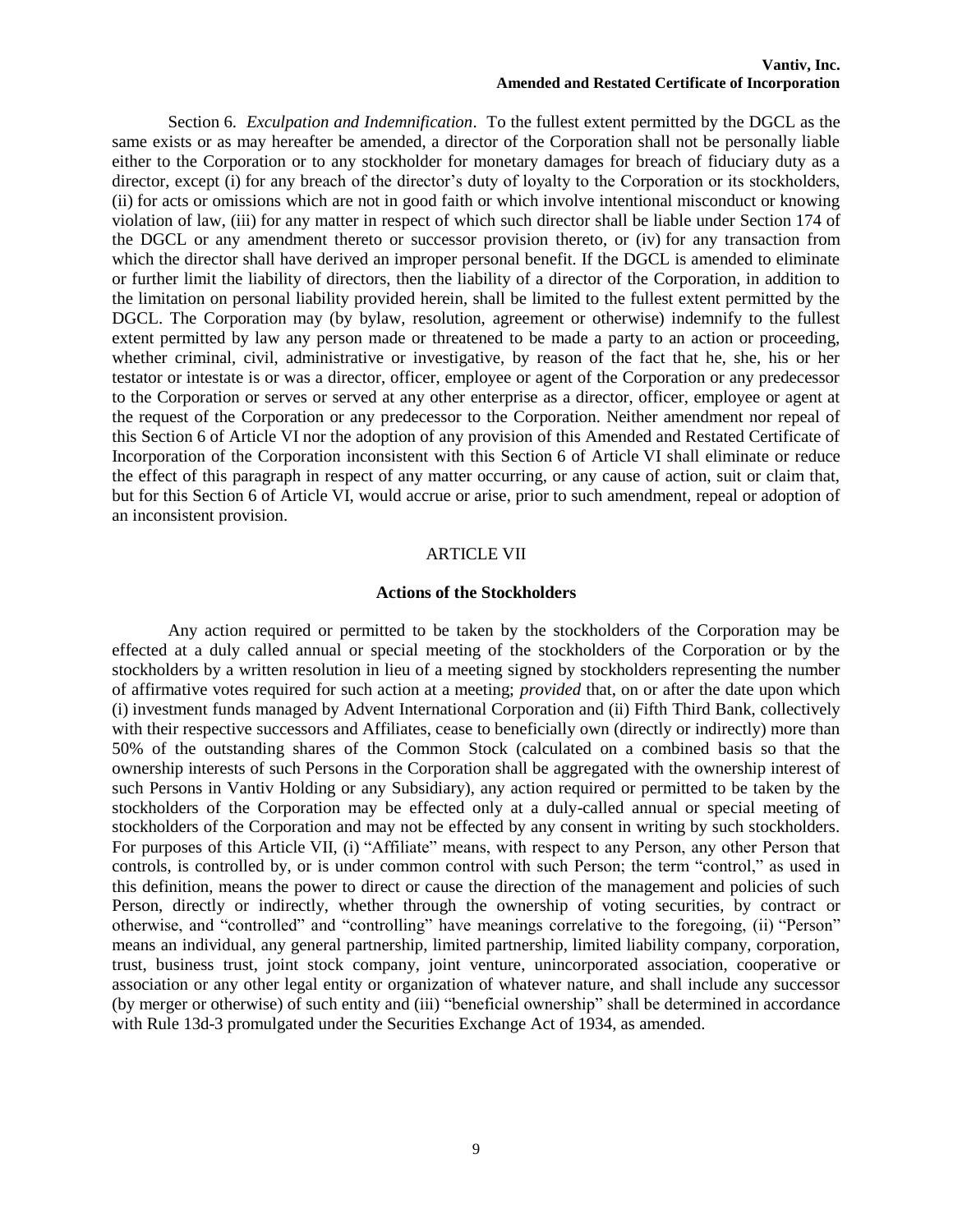## ARTICLE VIII

#### **DGCL Section 203**

The Corporation shall not be governed by Section 203 of the DGCL ("*Section 203*"), and the restrictions contained in Section 203 shall not apply to the Corporation.

## ARTICLE IX

#### **Corporate Opportunities**

To the fullest extent permitted by applicable law, the doctrine of corporate opportunity, or any analogous doctrine, shall not apply to any stockholder or director of the Corporation, except those stockholders or directors who are employees of the Corporation and/or any of its subsidiaries (each, a "*Business Opportunities Exempt Party*"). The Corporation renounces any interest or expectancy of the Corporation in, or in being offered an opportunity to participate in, business opportunities that are from time to time presented to any Business Opportunity Exempt Party. No Business Opportunity Exempt Party who acquires knowledge of a potential transaction, agreement, arrangement or other matter that may be an opportunity for the Corporation shall have any duty to communicate or offer such opportunity to the Corporation, and such Business Opportunity Exempt Party shall not be liable to the Corporation or to its stockholders for breach of any fiduciary or other duty by reason of the fact that such Business Opportunity Exempt Party pursues or acquires, or directs such opportunity to another Person or, does not communicate such opportunity to the Corporation to the fullest extent permitted by applicable law. No amendment or repeal of this Article IX shall apply to or have any effect on the liability or alleged liability of any Business Opportunities Exempt Party for or with respect to any opportunities of which any such Business Opportunities Exempt Party becomes aware prior to such amendment or repeal. Any Person purchasing or otherwise acquiring any interest in any shares of stock of the Corporation shall be deemed to have notice of and consented to the provisions of this Article IX. Neither the alteration, amendment or repeal of this Article IX, nor the adoption of any provision of this Amended and Restated Certificate of Incorporation inconsistent with this Article IX, shall eliminate or reduce the effect of this Article IX in respect of any business opportunity first identified or any other matter occurring, or any cause of action, suit or claim that, but for this Article IX, would accrue or arise, prior to such alteration, amendment, repeal or adoption.

#### ARTICLE X

#### **Related Party Transactions**

No contract or transaction between the Corporation and one or more of its directors or officers, or between the Corporation and any other corporation, partnership, association or other organization in which one or more of its directors or officers are directors or officers, or have a financial interest, shall be void or voidable solely for this reason, or solely because the director or officer is present at or participates in the meeting of the Board of Directors or committee thereof which authorizes the contract or transaction, or solely because such director's or officer's votes are counted for such purpose, if (1) the material facts as to director's or officer's relationship or interest and as to the contract or transaction are disclosed or are known to the Board of Directors or the committee, and the Board of Directors or committee in good faith authorizes the contract or transaction by the affirmative votes of a majority of the disinterested directors, even though the disinterested directors be less than a quorum, (2) the material facts as to director's or officer's relationship or interest and as to the contract or transaction are disclosed or are known to the stockholders entitled to vote thereon, and the contract or transaction is specifically approved in good faith by vote of the stockholders, or (3) the contract or transaction is fair as to the Corporation as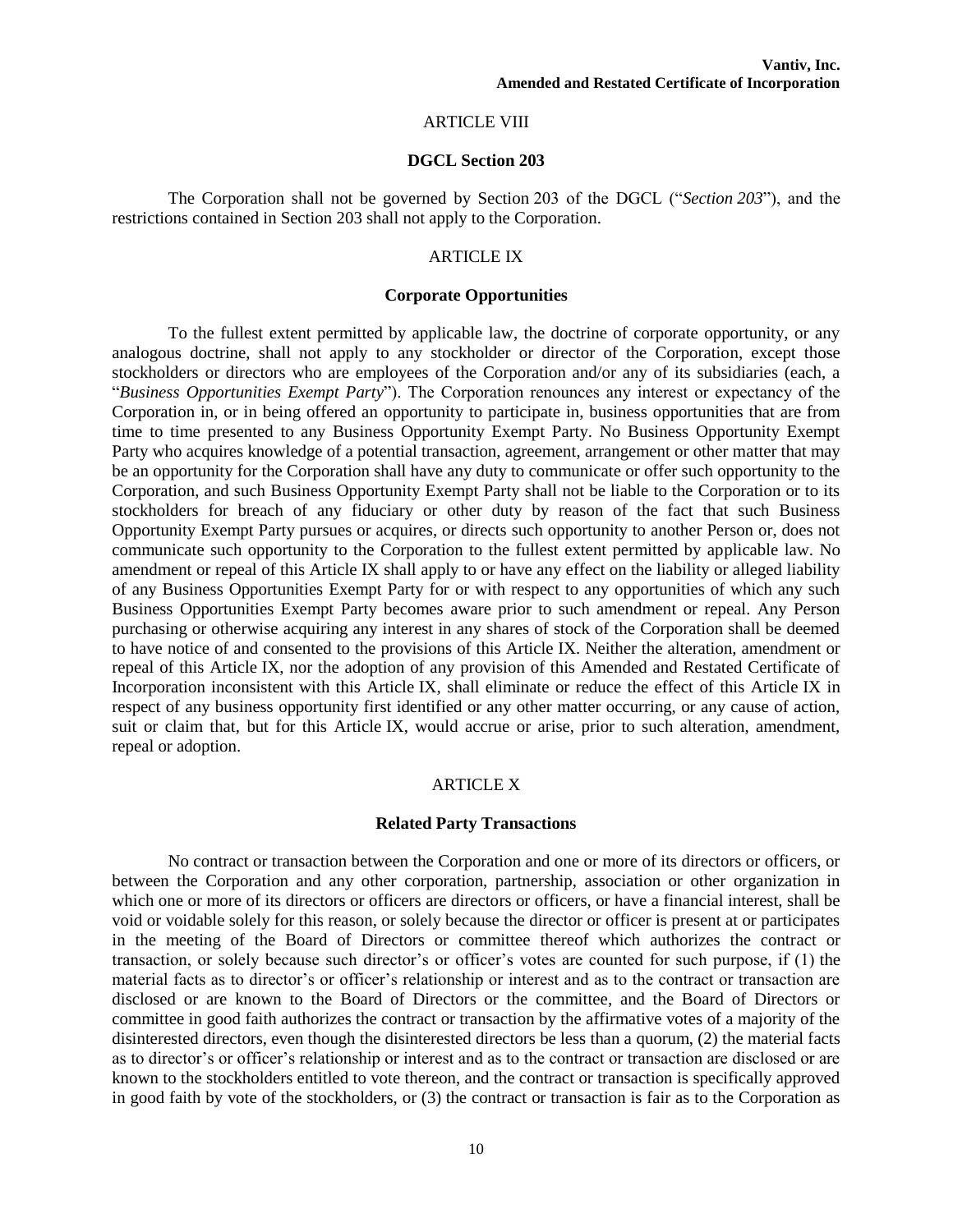of the time it is authorized, approved or ratified, by the Board of Directors, a committee thereof or the stockholders. Common or interested directors may be counted in determining the presence of a quorum at a meeting of the Board or of a committee which authorizes the contract or transaction.

## ARTICLE XI

### **Conduct of Business**

For so long as the Exchange Agreement is outstanding, the business of the Corporation shall be conducted only through Vantiv Holding and its Subsidiaries.

## ARTICLE XII

## **Definitions**

Section 1. *Definitions.* As used in this Amended and Restated Certificate of Incorporation, the term:

(a) "*Advent Stockholders*" means any investment fund affiliates of Advent International Corporation (or any successor) that hold shares of Class A Common Stock.

(b) "*Affiliate"* means, with respect to any Person, any other Person, directly or indirectly, through one or more intermediaries, controlling, controlled by, or under common control with, such Person; it being understood that "control" or any version thereof in this definition shall have the meaning ascribed thereto in Rule 12b-2 under the Securities Exchange Act of 1934, as amended.

(c) "*Approved Replacement*" means each of Dan Poston, Joe Robinson and Bruce Lee, and, prior to any change of control of Fifth Third Bank, any individuals then-employed by Fifth Third Bank and/or its Affiliates (and, for the avoidance of doubt, no such individual shall be employed by any acquirer in such change of control and/or its Affiliates) proposed by Fifth Third Bank after the date hereof as replacements of such individuals.

(d) "*Bankruptcy*" means, with respect to any Person, the occurrence of any of the following events: (i) the filing of an application by such Person for, or a consent to, the appointment of a trustee or custodian of its assets; (ii) the filing by such Person of a voluntary petition in bankruptcy or the seeking of relief under Title 11 of the United States Code, as now constituted or hereafter amended, or the filing of a pleading in any court of record admitting in writing its inability to pay its debts as they become due; (iii) the making by such Person of a general assignment for the benefit of creditors; (iv) the filing by such Person of an answer admitting the material allegations of, or its consenting to, or defaulting in answering, a bankruptcy petition filed against it in any bankruptcy proceeding or petition seeking relief under Title 11 of the United States Code, as now constituted or as hereafter amended; or (v) the entry of an order, judgment or decree by any court of competent jurisdiction adjudicating such Person a bankrupt or insolvent or for relief in respect of such Person or appointing a trustee or custodian of its assets and the continuance of such order, judgment or decree unstayed and in effect for a period of ninety (90) consecutive days.

(e) "*Change of Control*" means: any (i) merger, consolidation or other business combination of the Corporation or Vantiv Holding (or any Subsidiary or Subsidiaries that alone or together represent all or substantially all of the Corporation's or Vantiv Holding's consolidated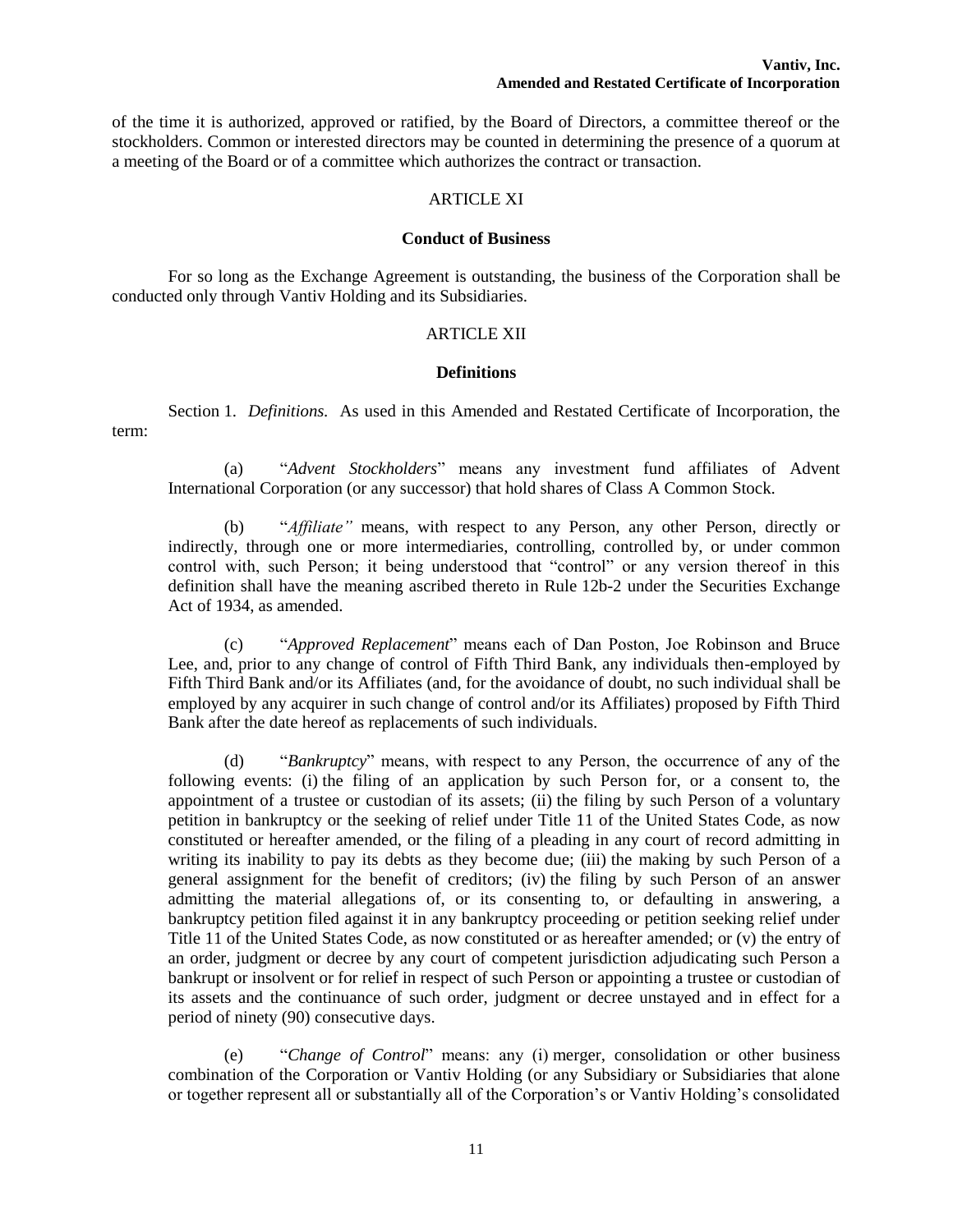#### **Vantiv, Inc. Amended and Restated Certificate of Incorporation**

business at that time) or any successor or other entity owning or holding substantially all the assets of the Corporation or Vantiv Holding and their respective Subsidiaries that results in the holders of Class A Common Stock and the holders of units of Vantiv Holding (in the case of the Corporation) or the holders of units of Vantiv Holding (in the case of Vantiv Holding) immediately before the consummation of such transaction, or a series of related transactions, holding, directly or indirectly, less than fifty percent (50%) of the voting power of the Corporation or Vantiv Holding (or such Subsidiary or Subsidiaries) or any successor or other entity owning or holding substantially all the assets of the Corporation or Vantiv Holding and their respective Subsidiaries or the surviving entity thereof, as applicable, immediately following the consummation of such transaction or series of related transactions; *it being understood* that such ownership shall be evaluated on a combined basis (i.e. on an as-converted basis and without regard to any voting power or ownership limitation on Fifth Third Bank and its Affiliates) so that any ownership interest in the Corporation shall be aggregated with any ownership interest in Vantiv Holding or any other Subsidiary of the Corporation or any such successor; and *it being further understood* that no Change of Control shall be deemed to occur to the extent the acquirer thereof is any of the Advent Stockholders or their Affiliates or Fifth Third Bank or any of its Affiliates or any Person with whom any of the foregoing has formed a joint venture or has otherwise formed a "group" within the meaning of Rule 13d-3 under the Exchange Act with respect to such Change of Control, (ii) transfer, in one or a series of related transactions, of (x) with respect to Vantiv Holding or any successor or other entity owning or holding substantially all the assets of Vantiv Holding and its Subsidiaries, units of Vantiv Holding (or other equity interests) representing fifty percent (50%) or more of the voting power of Vantiv Holding (or such Subsidiary or Subsidiaries) or such successor or other entity, to a Person or "group" within the meaning of Rule 13d-3 under the Exchange Act (other than the Corporation and any of its Subsidiaries, the Advent Stockholders or any of their Affiliates or Fifth Third Bank or any of its Affiliates or any Person with whom any of the foregoing has formed a joint venture or has otherwise formed a "group" within the meaning of Rule 13d-3 under the Exchange Act with respect to such Change of Control), and (y) with respect to the Corporation or any successor or other entity owning or holding substantially all the assets of the Corporation and its Subsidiaries, shares of Class A Common Stock (or other equity interests) that results in any Person or "group" within the meaning of Rule 13d-3 under the Exchange Act (other than the Corporation or any of its Subsidiaries, the Advent Stockholders or their Affiliates or Fifth Third Bank or its Affiliates or any Person with whom any of the foregoing has formed a joint venture or has otherwise formed a "group" within the meaning of Rule 13d-3 under the Exchange Act with respect to such Change of Control) owning or holding, directly or indirectly, (A) shares of Class A Common Stock entitled to elect a majority of the Board of Directors or the board of directors of any such successor or other entity or (B) fifty percent (50%) or more of the shares of Class A Common Stock (or equity interests) of the Corporation (or such Subsidiary or Subsidiaries) or any such successor or other entity; *it being understood* that such ownership shall be evaluated on a combined basis (i.e., on an as-converted basis) so that any ownership interest in the Corporation shall be aggregated with any ownership interest in Vantiv Holding or any other Subsidiary of the Corporation or any such successor; or (iii) sale or other disposition in one or a series of related transactions of all or substantially all of the assets of the Corporation or Vantiv Holding and their respective Subsidiaries; *it being understood* that no Change of Control shall be deemed to occur to the extent the acquirer of such assets is any of the Advent Stockholders or their Affiliates or Fifth Third Bank or any of its Affiliates or any Person with whom any of the foregoing has formed a joint venture or has otherwise formed a "group" within the meaning of Rule 13d-3 under the Exchange Act with respect to such Change of Control. Notwithstanding anything to the contrary contained herein, for purpose of determining whether a Change of Control has occurred, it shall be assumed that all Class B Units of Vantiv Holding have been exchanged for shares of Class A Common Stock (or equity interests of any successor or other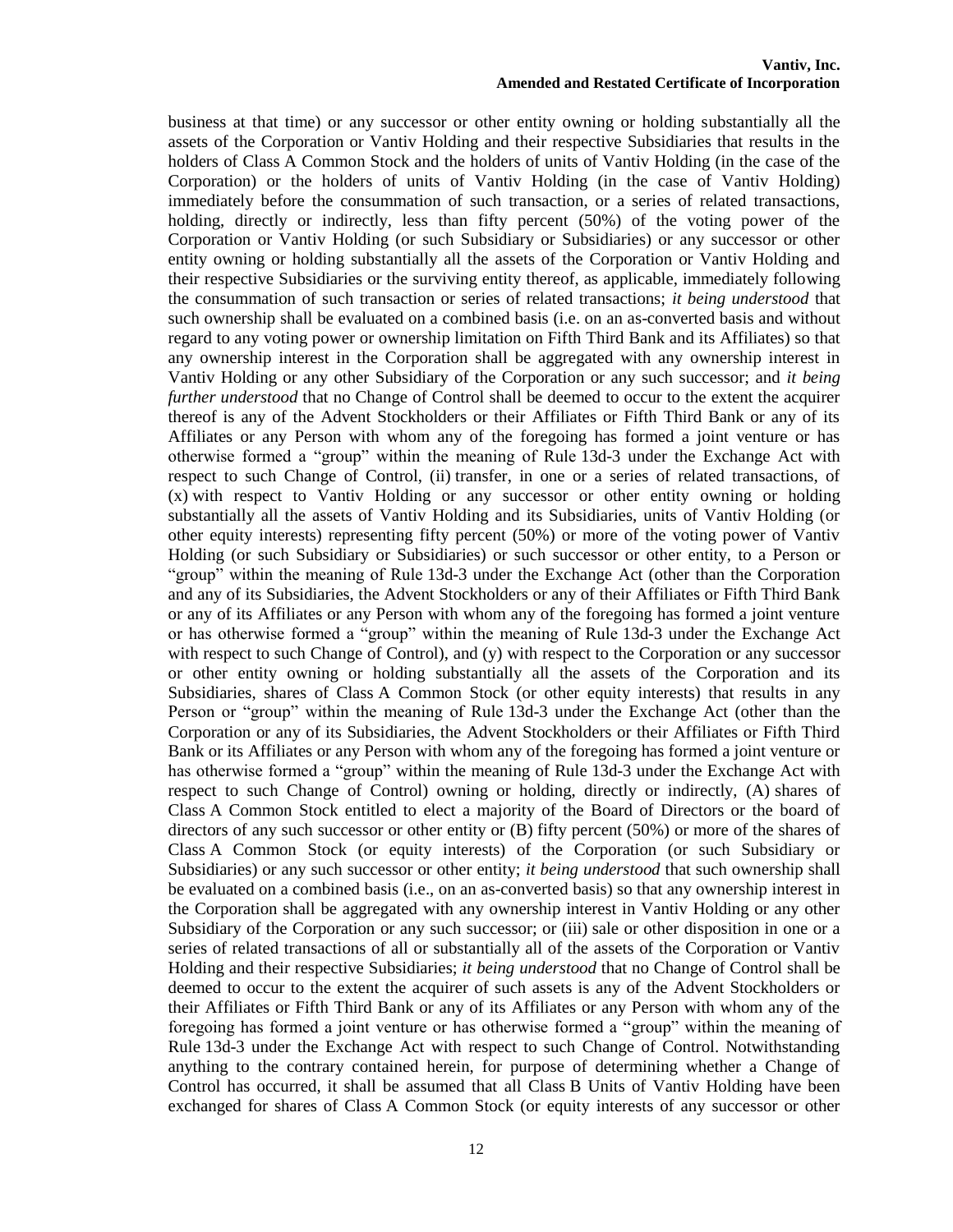entity owning or holding substantially all the assets of the Corporation and its Subsidiaries) immediately prior to any such merger, consolidation, other business combination or transfer and there is no limitation on the voting power or ownership limitation on Fifth Third Bank and its Affiliates.

(f) "*Competitor*" means any of JPMorgan & Chase Co., Bank of America Corporation, US Bancorp. or Wells Fargo & Co. or any successors to their respective processing businesses.

(g) "*control*" shall have the meaning ascribed thereto in Rule 12b-2 under the Securities Exchange Act of 1934, as amended.

(h) "*Credit Agreement*" means the Loan Agreement, dated on or about March 27, 2012 among the Vantiv, LLC, the Lenders party thereto from time to time, JPMorgan Chase Bank, N.A., as Administrative Agent and Collateral Agent, and the other agents party thereto, as it exists on or about March 27, 2012.

(i) "*Equity Value*" means (i) the equity value of the Corporation and its Subsidiaries, as a whole, based on the pre-tax aggregate net proceeds (including cash, the fair market value of other property and the present value of any deferred consideration) received or to be received by its stockholders (assuming that all Class B Units and all Class C Units underlying the Warrant (on an as-exercised basis) have been exchanged for shares of Class A Common Stock pursuant to the Exchange Agreement at such time), *plus* (ii) the aggregate amount of any Distributions (as defined in the LLC Agreement) (other than Quarterly Distributions (as defined in the LLC Agreement)) made to holders of Class B Units or Class C Units to and until the date of such Change of Control.

(j) "*Exchange Agreement*" means the Exchange Agreement dated as of March 21, 2012, among the Corporation, Vantiv Holding, Fifth Third Bank, FTPS Partners, LLC, a Delaware limited liability company, and such other holders of Class B Units or Class C Non-Voting Units of Vantiv Holding from time to time party thereto, as it may be amended from time to time in accordance with its terms.

(k) "*Fifth Third Bank*" means Fifth Third Bank, a bank chartered under the Laws of the State of Ohio and any successor thereto.

(l) "*Government Entity*" means any federal, state, local or foreign government, governmental subdivision, administrative body or other governmental or quasi-governmental agency, tribunal, court or other entity with competent jurisdiction.

(m) "*Leverage Ratio*" means, as of the date of determination thereof, the ratio of Total Funded Debt of the Borrower and its Restricted Subsidiaries as of such date to Consolidated EBITDA for the period of four (4) fiscal quarters then ended. All capitalized terms used in this definition of "Leverage Ratio" shall have the meanings ascribed to such terms in the Credit Agreement.

(n) "*LLC Agreement*" means the Second Amended and Restated Limited Liability Company Agreement of Vantiv Holding, dated as of March 21, 2012, as amended from time to time in accordance with its terms.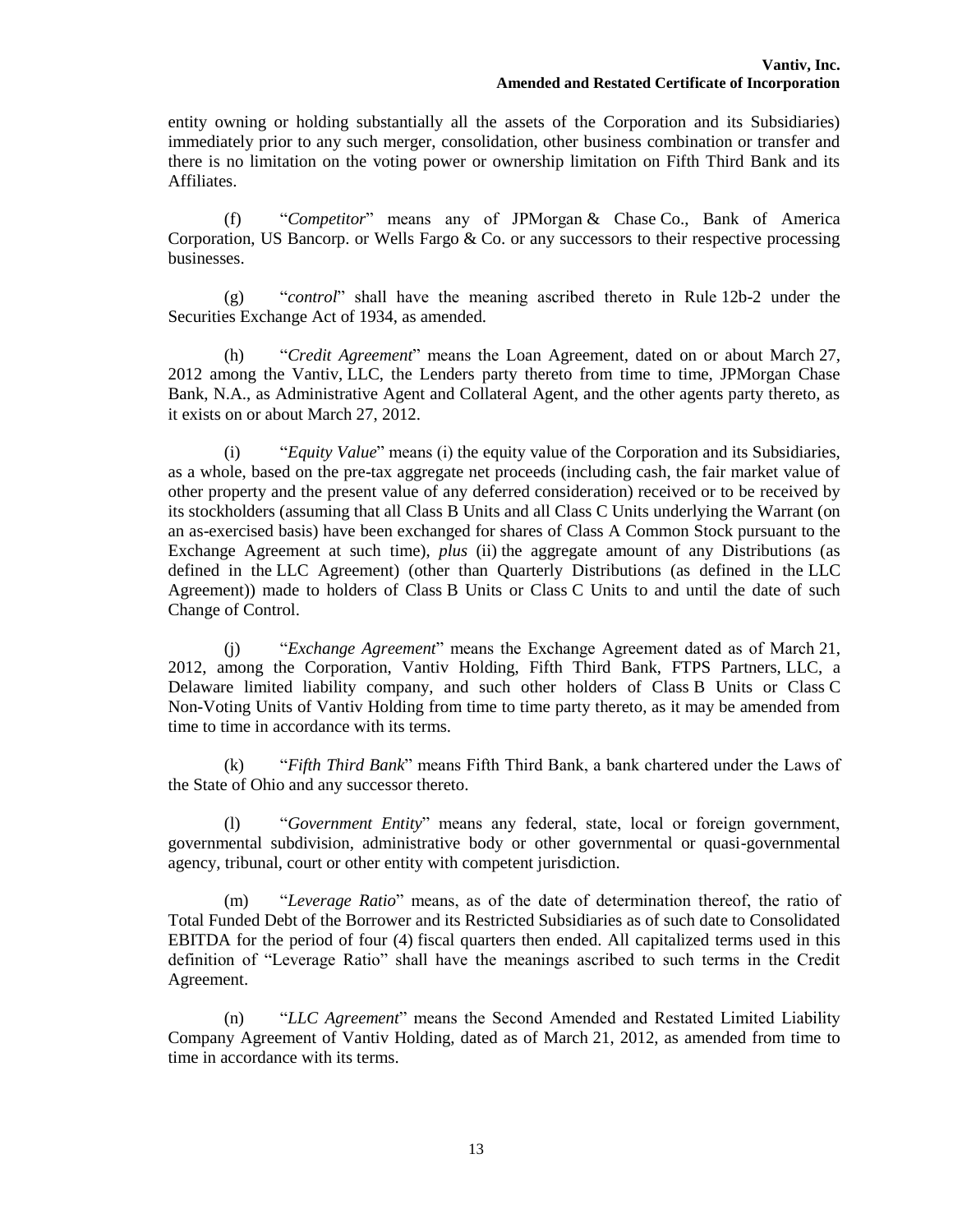(o) "*LTM EBITDA*" means, as of any measurement date, EBITDA for the twelve (12) months ended as of the last day of the month immediately preceding such measurement date.

(p) "*Management Equity Incentive Plan*" means the Vantiv Holding's 2009 Management Phantom Equity Plan, as amended, from time to time.

(q) "*New Securities*" means (a) any shares of capital stock of the Corporation, whether or not currently authorized, or (b) any rights, options or warrants to purchase any shares of capital stock of the Corporation, and non-equity securities of any type whatsoever that are, or may become convertible into, or exchangeable for, such shares, in any case, whether issued on or after the date first above written hereof.

(r) "*Parent*" means, with respect to any Person, a Person that has control of such Person.

(s) "*Person*" means an individual, a corporation, a partnership, an association, a limited liability company, a joint venture, a Government Entity, a trust or other entity or organization.

(t) "*Subsidiary*" means, as to any Person, a Person of which (i) a majority of the outstanding share capital, voting securities or other equity interests are owned, directly or indirectly, by the initial Person and/or any other Subsidiary of the initial Person or (ii) the initial Person and/or any other Subsidiary of the initial Person is entitled, directly or indirectly, to appoint a majority of the board of directors or comparable body of such Person.

(u) "*transfer*" means, with respect to any shares of capital stock, (i) when used as a verb, to sell, assign, dispose of, exchange, pledge, encumber, hypothecate or otherwise transfer such shares or any participation or interest therein, whether directly or indirectly, or to agree or commit to do any of the foregoing, and (ii) when used as a noun, a direct or indirect sale, assignment, disposition, exchange, pledge, encumbrance, hypothecation or other transfer of such shares or any participation or interest therein, or any agreement or commitment to do any of the foregoing, including in each case through the transfer of any Person holding such shares or any interest in such Person; *it being understood* that a transfer of a controlling interest in any Person holding such shares shall be deemed to be a transfer of all of the shares held by such Person. Notwithstanding anything to the contrary herein, no transfer of an interest in any Person which is a public company, including in the Corporation, shall be deemed to constitute a transfer of any shares.

(v) "*Trigger Event*" means the earlier to occur of any of the following (i) Fifth Third Bank (together with its Affiliates) Transferring (other than as a result of an acquisition of control of Fifth Third Bank or any of its direct or indirect Parent companies by any Person) a number of shares of the Common Stock equal to more than 50% of the shares of the Common Stock it holds immediately following the initial public offering of the Common Stock (but not including any shares of Common Stock that Fifth Third Bank or its Affiliates sell to the Corporation in exchange for a portion of the proceeds of such initial public offering), calculating such ownership on a combined basis (i.e., on an as-converted basis) so that any ownership interest of Fifth Third Bank and its Affiliates in the Corporation shall be aggregated with any ownership interest of Fifth Third Bank and its Affiliates in the Company or any other Subsidiary of the Corporation or any successor, (ii) any Competitor acquires control of Fifth Third Bank or any of its direct or indirect Parent companies, (iii) (A) any Government Entity acquires more than a twenty percent (20%) interest (which interest either votes generally in the election of all directors and all other matters